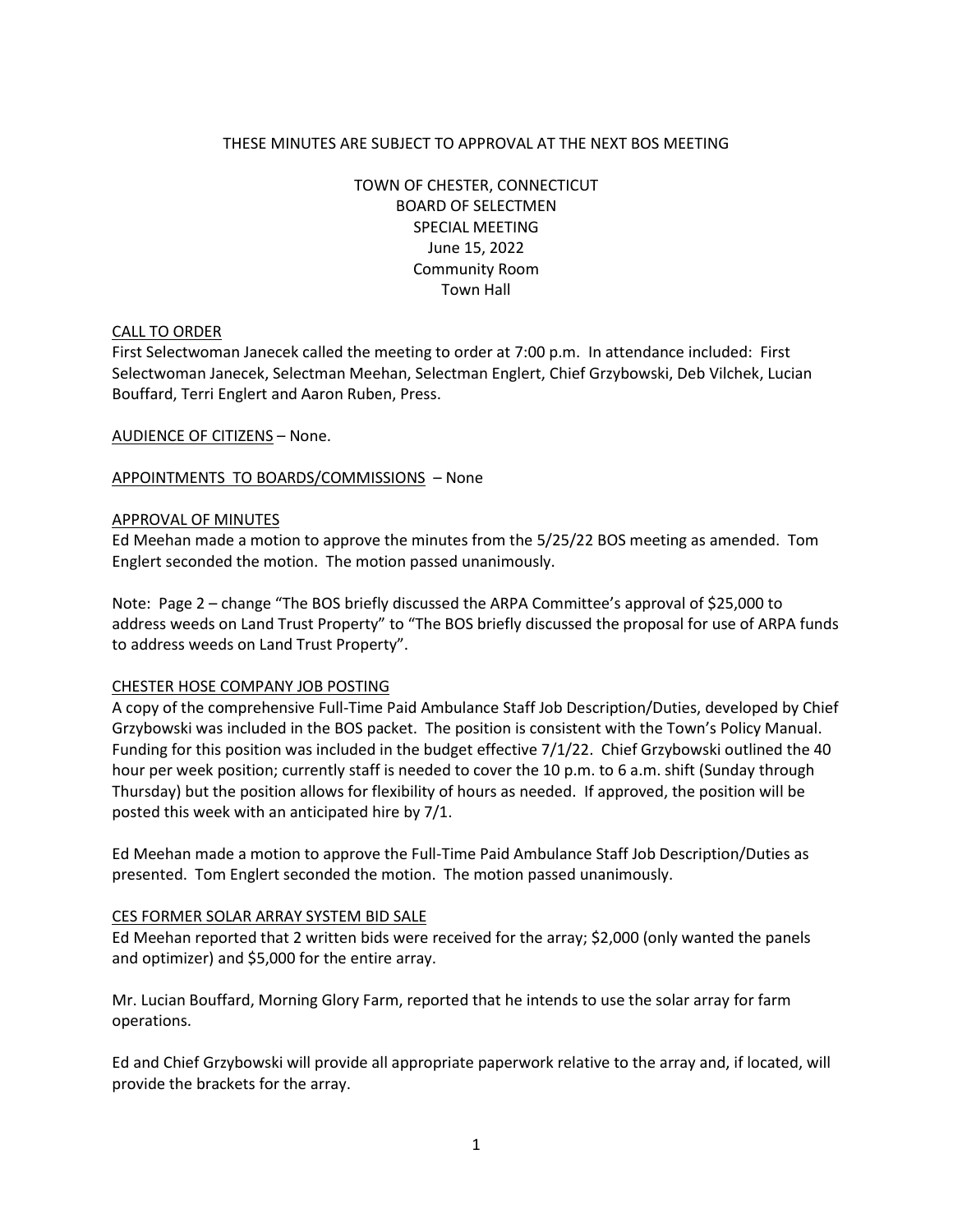Note that the system will be sold "as is" with no warranty. A bank certified check to the Town of Chester will be provided and the buyer will schedule a date for removal of the array.

Ed Meehan made a motion to accept Lucian Bouffard's bid in the amount of \$5,000 for the purchase of the CES Solar Array System. Charlene Janecek seconded the motion. The motion passed unanimously.

# ARPA PROPOSALS

Charlene reported that the ARPA Committee met on 6/14/22. Results of the meeting include:

- Land Trust Preservation Project \$25,000 Committee voted to forward the project on to the BOS and BOF for consideration.
	- $\circ$  Project amended to award the Land Trust \$25,000 to be used as they deem appropriate not for exclusive use at the Carini Preserve. It is anticipated that the removal of knotweed from the Carini property is a 4 to 5 year project.
- The intent is to develop a "project specific account".
- BOS questioned the appropriateness of using ARPA funds at the Carini Preserve as it is privately owned and not a Town property.
- Prior to BOS approval of this ARPA request, the BOS will further investigate with OPM to determine if it is permissible to provide ARPA funds to the Land Trust (private property).

Topics of BOS discussion included:

- Determination of project eligibility for use of ARPA funds
	- $\circ$  BOS and BOF determine what projects move forward to Town Meeting.
	- $\circ$  The ARPA Committee's role is to gather ideas and vet them against the qualifications.
- There is the potential that after a Federal audit of the spent ARPA funds, a determination may be made that the use was not eligible. In that instance, the Town would have to pay the funds back to the Federal government
- The Town Meeting approved \$100,000 for social services; however, restrictions on the use of the funds make it difficult to dispense to those in need.
- The BOS agreed that a policy needs to be put in place to ensure that all disbursements of ARPA funds, once approved, go through the Town's Finance Department (similar to the way WPCA invoices are submitted to Peter Evankow).

The ARPA Committee approved the BOS's request for \$ 11,500 for the website development (Civic Plus). This is a one-time expense and funds are budgeted for on-going expenses.

Charlene Janecek made a motion to forward to the BOF for consideration, an ARPA request in the amount of \$11,500 for website development. Tom Englert seconded the motion. The motion passed unanimously.

The ARPA proposal for a full-service generator at the Town Hall was revised as requested by the BOF.

Ed Meehan made a motion to forward to the BOF for consideration, an ARPA request in the amount of \$128,000 for a full-service generator at the Town Hall. Tom Englert seconded the motion. The motion passed unanimously.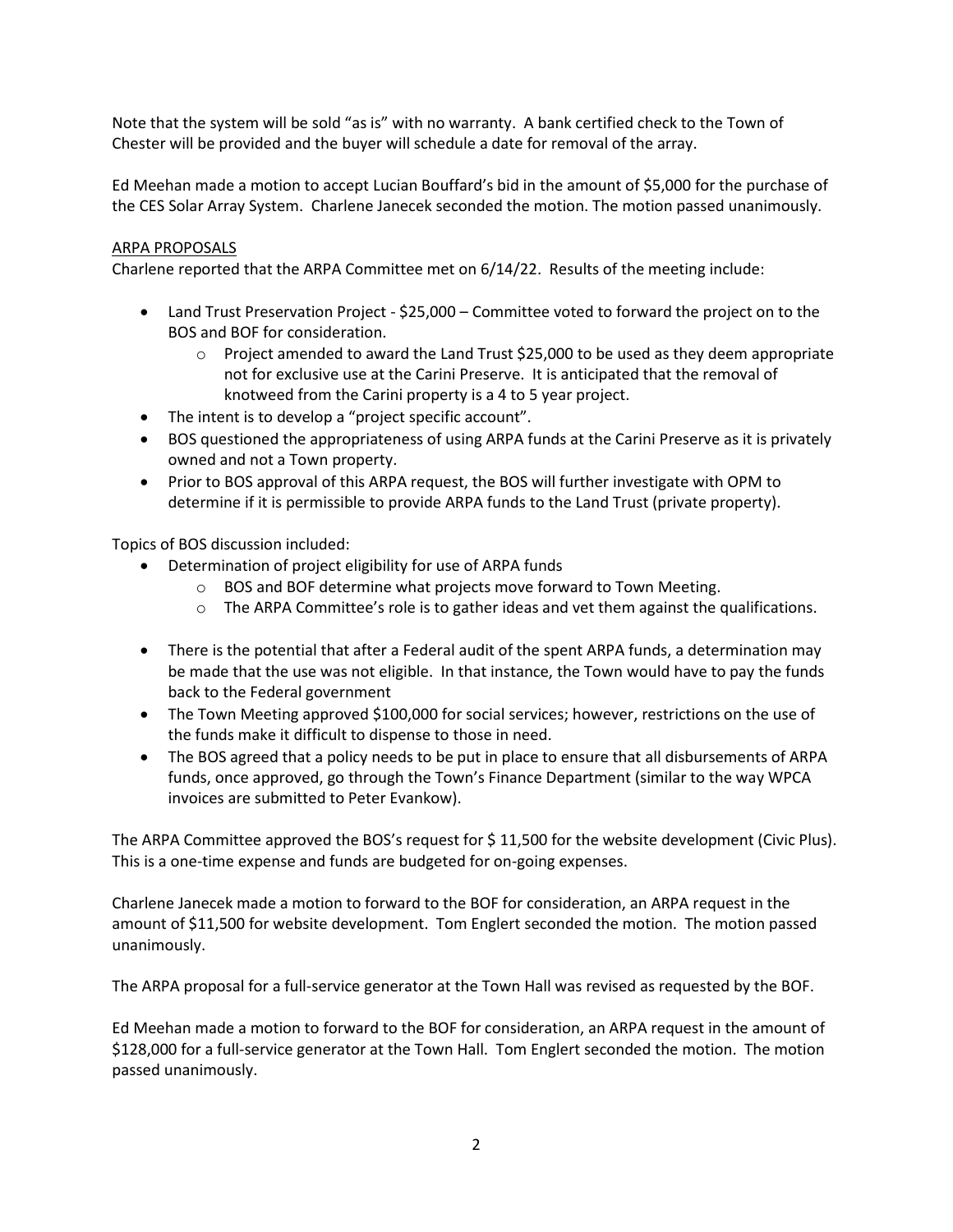The ARPA Committee did not approve the BOS's request for funds to facilitate a road inventory and maintenance schedule. They recommended that the project go out to bid as opposed to Jacobson developing the inventory.

The BOS discussed the potential of "waiving" the procurement protocol for going out to bid as Jacobson is a professional engineering firm. Jacobson, as the Town's long standing Town Engineer, has comprehensive information on Chester's roads. Any potential bidder would need to confer with Jacobson. In addition, if the project did go out to bid, the Town would request that Jacobson, as our Town Engineer, review the bids for completeness, etc.

Charlene will investigate further the "professional services clause" in the Town's procurement policy.

As previously discussed, the BOS did not approve the ARPA request for funding for an on-line permitting system in the Land Use Department. However, the ARPA Committee has invited John Goskowski, ZEO consultant, to the next ARPA Committee meeting to provide details on the importance of the proposal.

The BOS again expressed concern that the workload in the Land Use Department does not warrant the expense of the proposal. Note that it is estimated that on-going costs associated with the proposal are between \$7,000 and \$8,000 per year. These funds would become part of the Town's annual budget. In addition, individuals would still be required to come into the Town Hall to meet with officials and pay appropriate fees. Charlene has asked Peter Evankow to develop revenue received via permitting fees.

After Mr. Goskowski's presentation to the ARPA Committee, the request will need to come back to the BOS for consideration.

The ARPA Committee placed the request for funding for the War Memorial on hold. Note that the War Memorial is located on Town property but much of the materials used to construct the Memorial were donated. Clarification was requested relative to the eligibility of a 501C3.

The ARPA Committee has requested that the BOS reconsider their request for funds for postal mailings. They originally requested \$2,000 for post card mailings. They revised their request to \$700 for one mailing.

The BOS stressed the importance of an Informational meeting that includes outlining the parameters of the ARPA funds and requesting ideas for use of the money.

Tom Englert made a motion to approve the ARPA Committee's request for \$700 for a town-wide postcard mailing. Charlene Janecek seconded the motion. The motion passed unanimously.

### WIFI STEAP

As previously discussed, the Town received a reimbursable STEAP Grant for WIFI in the downtown area. The BOS discussed the "usefulness" of this project, security, liability and had serious reservations relative to the future on-going costs (estimated at \$25,000 to \$30,000 per year) associated with managing public WIFI.

In addition, many downtown businesses already have WIFI and passwords that are shared with their customers.